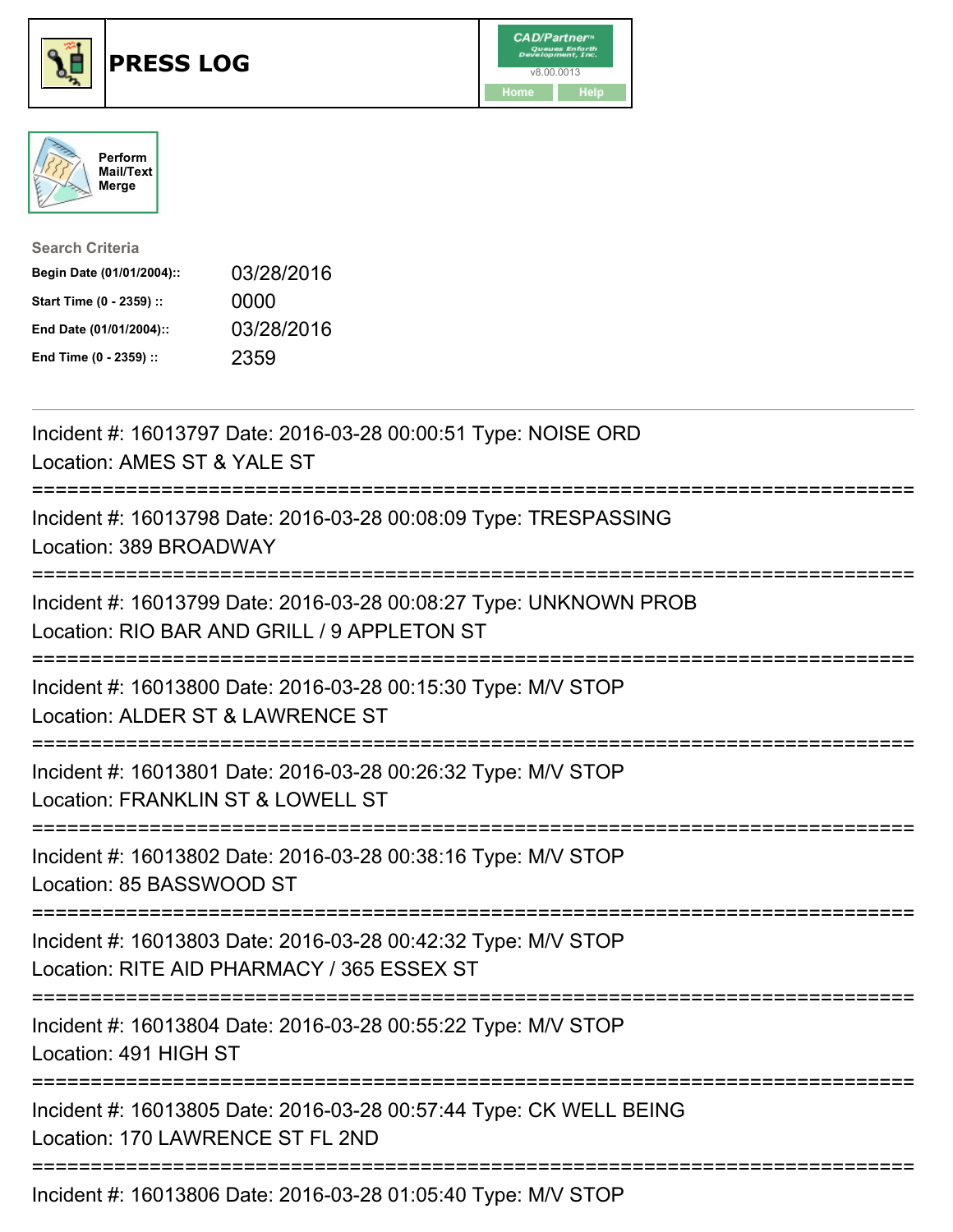Location: 162 HIGH ST

| Incident #: 16013807 Date: 2016-03-28 01:15:47 Type: FIGHT<br>Location: COMMON ST & NEWBURY ST                |
|---------------------------------------------------------------------------------------------------------------|
| Incident #: 16013808 Date: 2016-03-28 01:18:16 Type: DISTURBANCE<br>Location: 336 COMMON ST                   |
| Incident #: 16013809 Date: 2016-03-28 01:23:06 Type: AUTO ACC/UNK PI<br>Location: 264 JACKSON ST              |
| Incident #: 16013810 Date: 2016-03-28 01:32:02 Type: FIGHT<br>Location: NEWTON ST & SALEM ST                  |
| Incident #: 16013811 Date: 2016-03-28 01:34:01 Type: TOW OF M/V<br>Location: 3 CAMELLA TEOLI WY               |
| Incident #: 16013812 Date: 2016-03-28 01:36:35 Type: AUTO ACC/PI<br>Location: CANAL ST & UNION ST             |
| Incident #: 16013813 Date: 2016-03-28 01:47:47 Type: SPECIAL CHECK<br>Location: DUNKIN DONUTS / 50 S BROADWAY |
| Incident #: 16013814 Date: 2016-03-28 01:55:51 Type: M/V STOP<br>Location: 356 WINTHROP AV                    |
| Incident #: 16013815 Date: 2016-03-28 02:13:39 Type: M/V STOP<br>Location: CRESCENT ST & HAVERHILL ST         |
| Incident #: 16013816 Date: 2016-03-28 02:23:37 Type: M/V STOP<br>Location: ANDOVER ST & BEACON AV             |
| Incident #: 16013817 Date: 2016-03-28 02:24:21 Type: LOUD NOISE<br>Location: HAVERHILL ST & MILTON ST         |
| Incident #: 16013818 Date: 2016-03-28 02:28:10 Type: TOW OF M/V<br>Location: 39 CAMELLA TEOLI WY              |
| Incident #: 16013819 Date: 2016-03-28 02:30:55 Type: SPECIAL CHECK<br>Location: 77 S UNION ST                 |
| Incident #: 16013820 Date: 2016-03-28 02:43:55 Type: SHOTS FIRED                                              |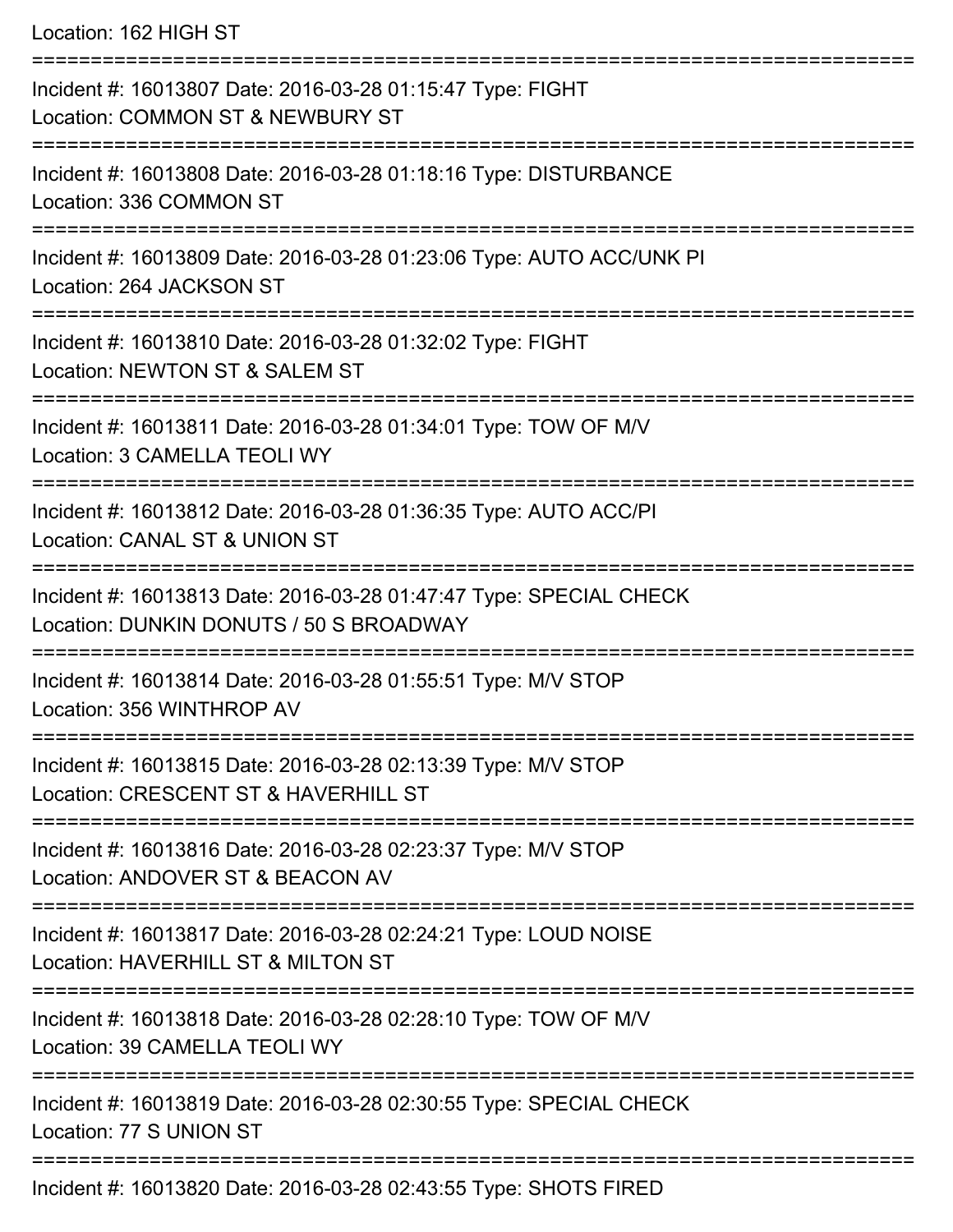=========================================================================== Incident #: 16013821 Date: 2016-03-28 02:52:31 Type: M/V STOP Location: GARDEN ST & NEWBURY ST =========================================================================== Incident #: 16013822 Date: 2016-03-28 03:02:26 Type: BUILDING CHK Location: DONOVAN LIQUORS / 175 S BROADWAY =========================================================================== Incident #: 16013823 Date: 2016-03-28 03:04:39 Type: SPECIAL CHECK Location: NECCO / 414 COMMON ST =========================================================================== Incident #: 16013824 Date: 2016-03-28 03:06:20 Type: M/V STOP Location: BOXFORD ST & WINTHROP AV =========================================================================== Incident #: 16013825 Date: 2016-03-28 03:07:21 Type: SPECIAL CHECK Location: 28 NEWBURY ST =========================================================================== Incident #: 16013826 Date: 2016-03-28 03:13:06 Type: SPECIAL CHECK Location: 521 BROADWAY =========================================================================== Incident #: 16013827 Date: 2016-03-28 03:17:13 Type: SPECIAL CHECK Location: 332 BROADWAY =========================================================================== Incident #: 16013828 Date: 2016-03-28 03:47:37 Type: M/V STOP Location: BROADWAY =========================================================================== Incident #: 16013829 Date: 2016-03-28 03:58:01 Type: SPECIAL CHECK Location: 382 JACKSON ST =========================================================================== Incident #: 16013830 Date: 2016-03-28 04:07:18 Type: SPECIAL CHECK Location: 74 S BROADWAY =========================================================================== Incident #: 16013831 Date: 2016-03-28 04:39:14 Type: SPECIAL CHECK Location: 473 BROADWAY =========================================================================== Incident #: 16013832 Date: 2016-03-28 04:57:24 Type: SPECIAL CHECK Location: 76 S BROADWAY =========================================================================== Incident #: 16013833 Date: 2016-03-28 05:26:40 Type: ALARM/BURG Location: BANK OF AMERICA / 67 WINTHROP AV =========================================================================== Incident #: 16013834 Date: 2016-03-28 05:35:47 Type: SPECIAL CHECK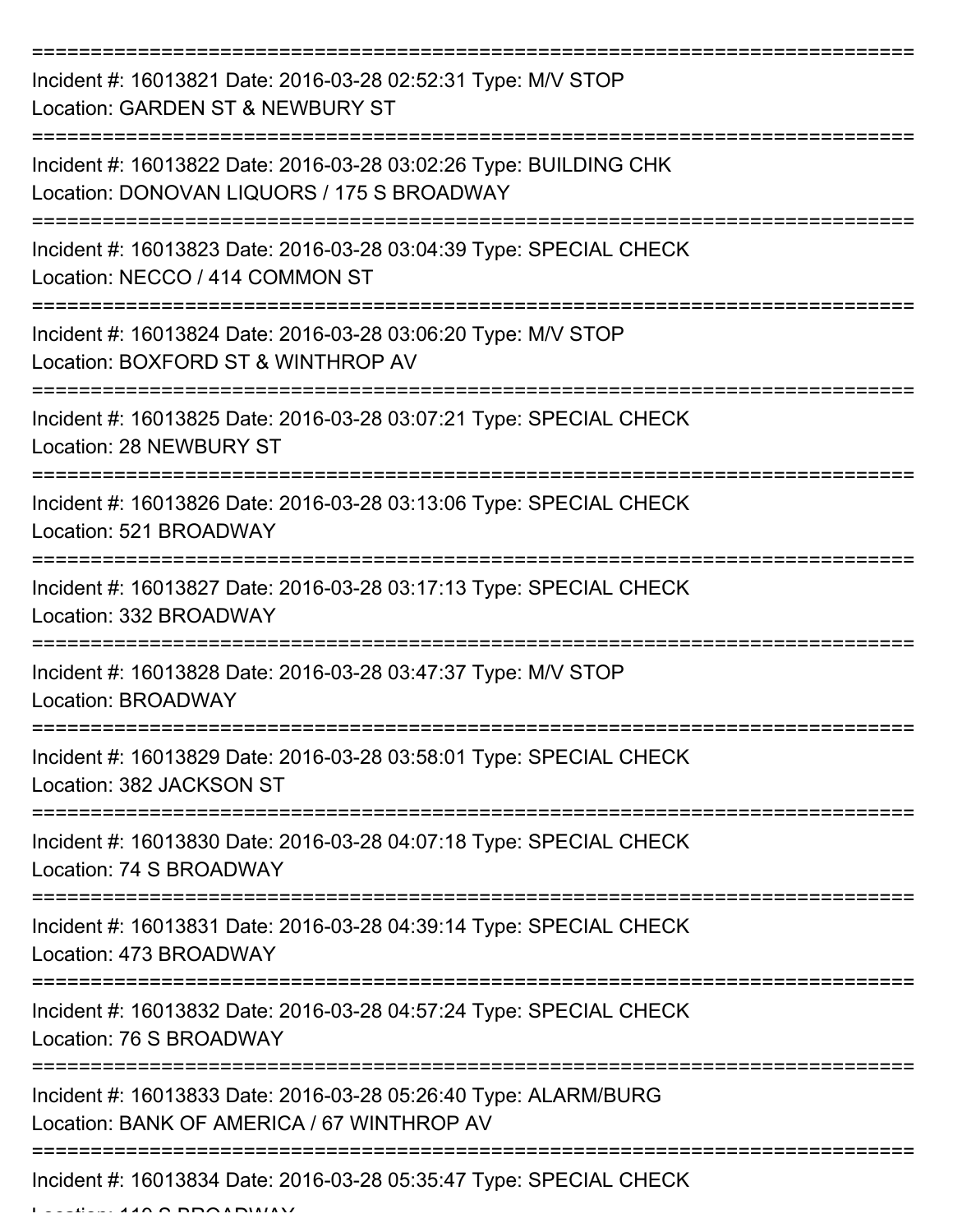| Incident #: 16013836 Date: 2016-03-28 05:56:03 Type: ANIMAL COMPL<br>Location: 158 BERKELEY ST           |
|----------------------------------------------------------------------------------------------------------|
| Incident #: 16013835 Date: 2016-03-28 06:19:04 Type: ALARMS<br>Location: 165 LAWRENCE ST                 |
| Incident #: 16013837 Date: 2016-03-28 06:24:28 Type: NOISE ORD<br>Location: 34 WILMOT ST                 |
| Incident #: 16013839 Date: 2016-03-28 06:33:38 Type: MAL DAMAGE<br>Location: 316 ESSEX ST                |
| Incident #: 16013838 Date: 2016-03-28 06:34:18 Type: SUS PERS/MV<br>Location: BURGER KING / 187 BROADWAY |
| Incident #: 16013840 Date: 2016-03-28 06:56:57 Type: M/V STOP<br>Location: S BROADWAY & SALEM ST         |
| Incident #: 16013841 Date: 2016-03-28 07:03:26 Type: M/V STOP<br>Location: BROADWAY                      |
| Incident #: 16013842 Date: 2016-03-28 07:24:35 Type: LOST PROPERTY<br>Location: ESSEX ST & NEWBURY ST    |
| Incident #: 16013843 Date: 2016-03-28 07:32:12 Type: M/V STOP<br>Location: 575 COMMON ST                 |
| Incident #: 16013844 Date: 2016-03-28 07:53:52 Type: AUTO ACC/NO PI<br>Location: CARVER ST & SALEM ST    |
| Incident #: 16013845 Date: 2016-03-28 08:17:33 Type: MISSING PERS<br>Location: 85 HIGH ST                |
| Incident #: 16013846 Date: 2016-03-28 08:30:28 Type: AUTO ACC/NO PI<br>Location: MAY ST & RESERVOIR ST   |
| Incident #: 16013847 Date: 2016-03-28 08:34:34 Type: HIT & RUN M/V<br>Location: 15 HANCOCK ST            |
| Incident #: 16013848 Date: 2016-03-28 09:29:13 Type: WARRANT SERVE                                       |

Location: 145 DDACDECT CT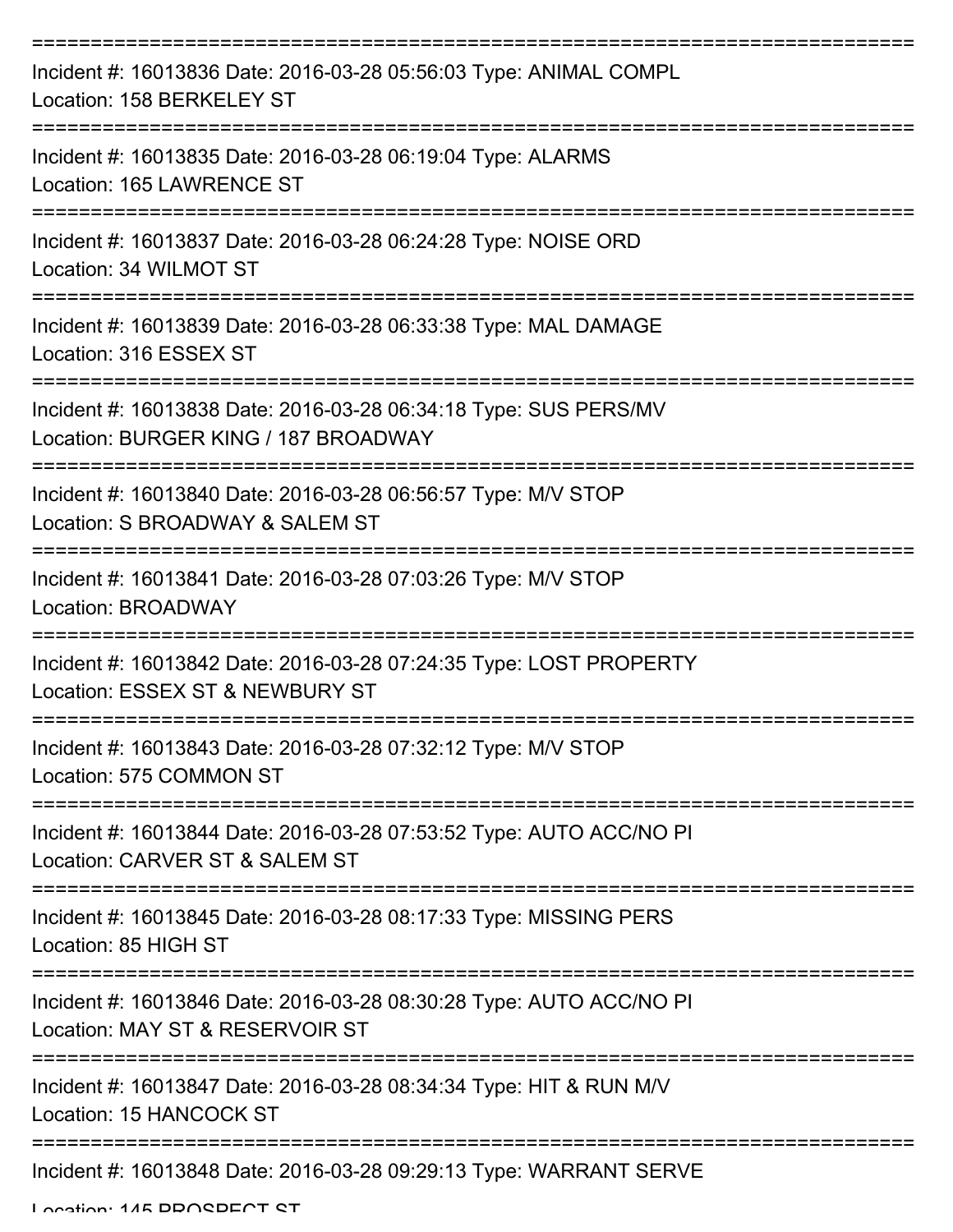| Incident #: 16013849 Date: 2016-03-28 09:38:08 Type: 209A/SERVE<br>Location: 54 MELVIN ST #10-19          |
|-----------------------------------------------------------------------------------------------------------|
| Incident #: 16013850 Date: 2016-03-28 09:48:11 Type: B&E/MV/PAST<br>Location: AUTO HAVES / 134 WEST ST    |
| Incident #: 16013851 Date: 2016-03-28 09:54:49 Type: 209A/SERVE<br>Location: 2 MUSEUM SQ #109             |
| Incident #: 16013852 Date: 2016-03-28 10:09:02 Type: 209A/SERVE<br>Location: 123 LOWELL ST                |
| Incident #: 16013854 Date: 2016-03-28 10:17:06 Type: SUS PERS/MV<br>Location: 81 CROSS ST<br>------------ |
| Incident #: 16013853 Date: 2016-03-28 10:17:52 Type: M/V STOP<br>Location: S UNION ST & WINTHROP AV       |
| Incident #: 16013855 Date: 2016-03-28 10:22:14 Type: MEDIC SUPPORT<br>Location: 276 ANDOVER ST FL 1       |
| Incident #: 16013856 Date: 2016-03-28 10:24:26 Type: M/V STOP<br>Location: FALMOUTH ST & S UNION ST       |
| Incident #: 16013857 Date: 2016-03-28 10:28:23 Type: MEDIC SUPPORT<br>Location: 32 LAWRENCE ST #21 FL 3   |
| Incident #: 16013859 Date: 2016-03-28 10:53:10 Type: MEDIC SUPPORT<br>Location: 144 NEWBURY ST            |
| Incident #: 16013858 Date: 2016-03-28 10:54:19 Type: 209A/SERVE<br>Location: 550 BROADWAY #305            |
| Incident #: 16013860 Date: 2016-03-28 11:00:28 Type: AUTO ACC/NO PI<br>Location: 18 PARKER ST             |
| Incident #: 16013861 Date: 2016-03-28 11:08:06 Type: M/V STOP<br>Location: GARDEN ST & UNION ST           |
| Incident #: 16013862 Date: 2016-03-28 11:08:59 Type: COURT DOC SERVE<br>Location: 73 CROSS ST FL 1        |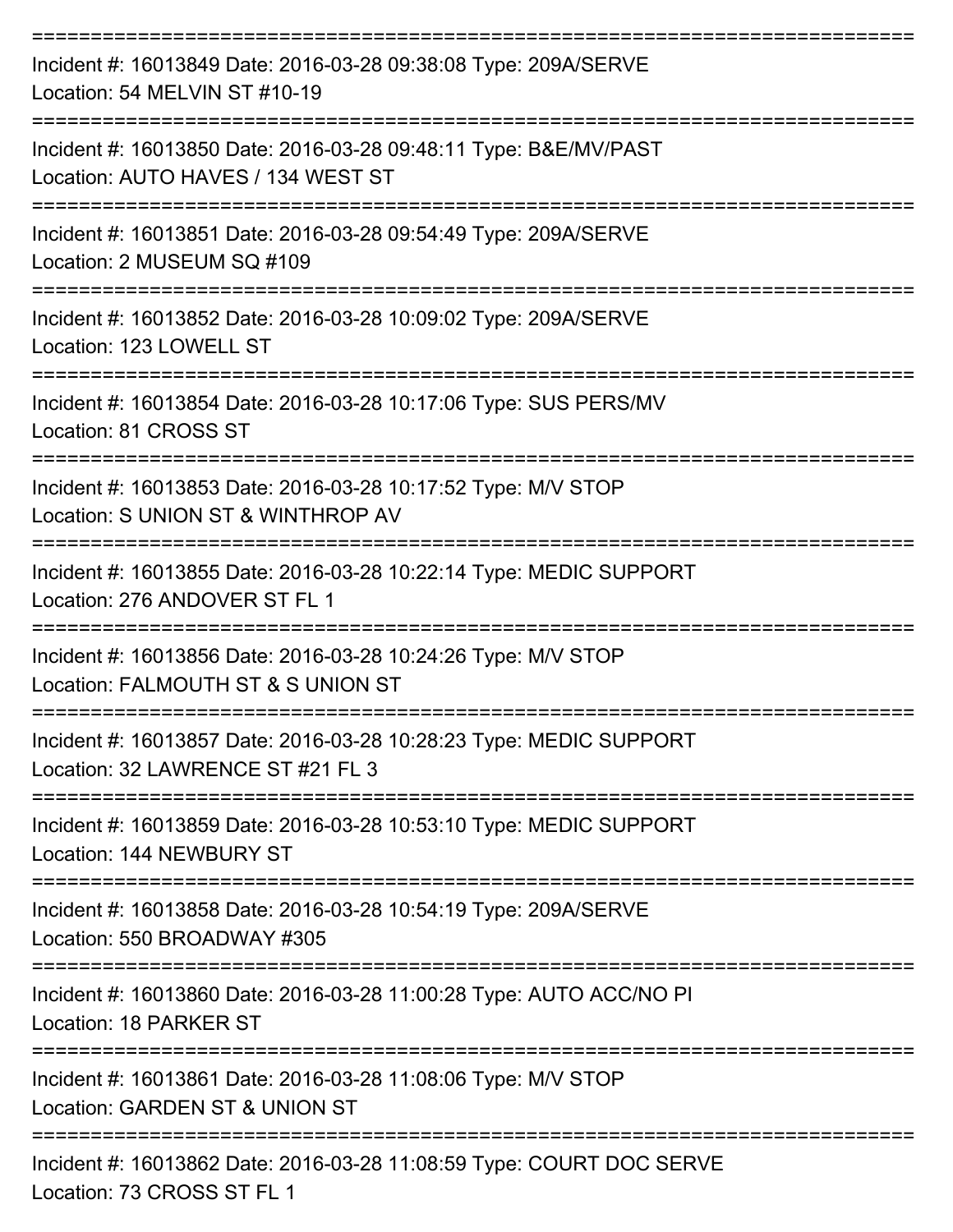| Incident #: 16013863 Date: 2016-03-28 11:09:26 Type: COURT DOC SERVE<br>Location: 73 CROSS ST FL 2                                     |
|----------------------------------------------------------------------------------------------------------------------------------------|
| Incident #: 16013866 Date: 2016-03-28 11:15:19 Type: FRAUD<br>Location: 209 WALNUT ST #1                                               |
| Incident #: 16013864 Date: 2016-03-28 11:16:15 Type: ALARM/BURG<br>Location: LAWRENCE TANK / 26 WENDELL ST                             |
| Incident #: 16013865 Date: 2016-03-28 11:19:03 Type: COURT DOC SERVE<br>Location: 50 CEDAR ST FL 1                                     |
| Incident #: 16013868 Date: 2016-03-28 11:24:44 Type: CK WELL BEING<br>Location: PARTHUM SCHOOL / 255 E HAVERHILL ST                    |
| Incident #: 16013867 Date: 2016-03-28 11:26:30 Type: CK WELL BEING<br>Location: 10 EMBANKMENT RD                                       |
| ----------------------<br>---------------<br>Incident #: 16013869 Date: 2016-03-28 11:36:34 Type: MEDIC SUPPORT<br>Location: 69 OAK ST |
| Incident #: 16013870 Date: 2016-03-28 11:37:39 Type: M/V STOP<br>Location: 25 MARSTON ST                                               |
| Incident #: 16013871 Date: 2016-03-28 11:38:55 Type: INVEST CONT<br>Location: 134 WEST ST                                              |
| Incident #: 16013872 Date: 2016-03-28 11:40:34 Type: MEDIC SUPPORT<br>Location: 600 BROADWAY #425                                      |
| Incident #: 16013873 Date: 2016-03-28 11:44:06 Type: 209A/SERVE<br>Location: 73 JACKSON ST                                             |
| Incident #: 16013874 Date: 2016-03-28 11:53:11 Type: 209A/SERVE<br>Location: 11 SUMMER ST #103                                         |
| Incident #: 16013875 Date: 2016-03-28 11:59:41 Type: CK WELL BEING<br>Location: 32 HOBSON ST                                           |
| Incident #: 16013876 Date: 2016-03-28 12:00:43 Type: M/V STOP<br>Location: BROADWAY & PARK ST                                          |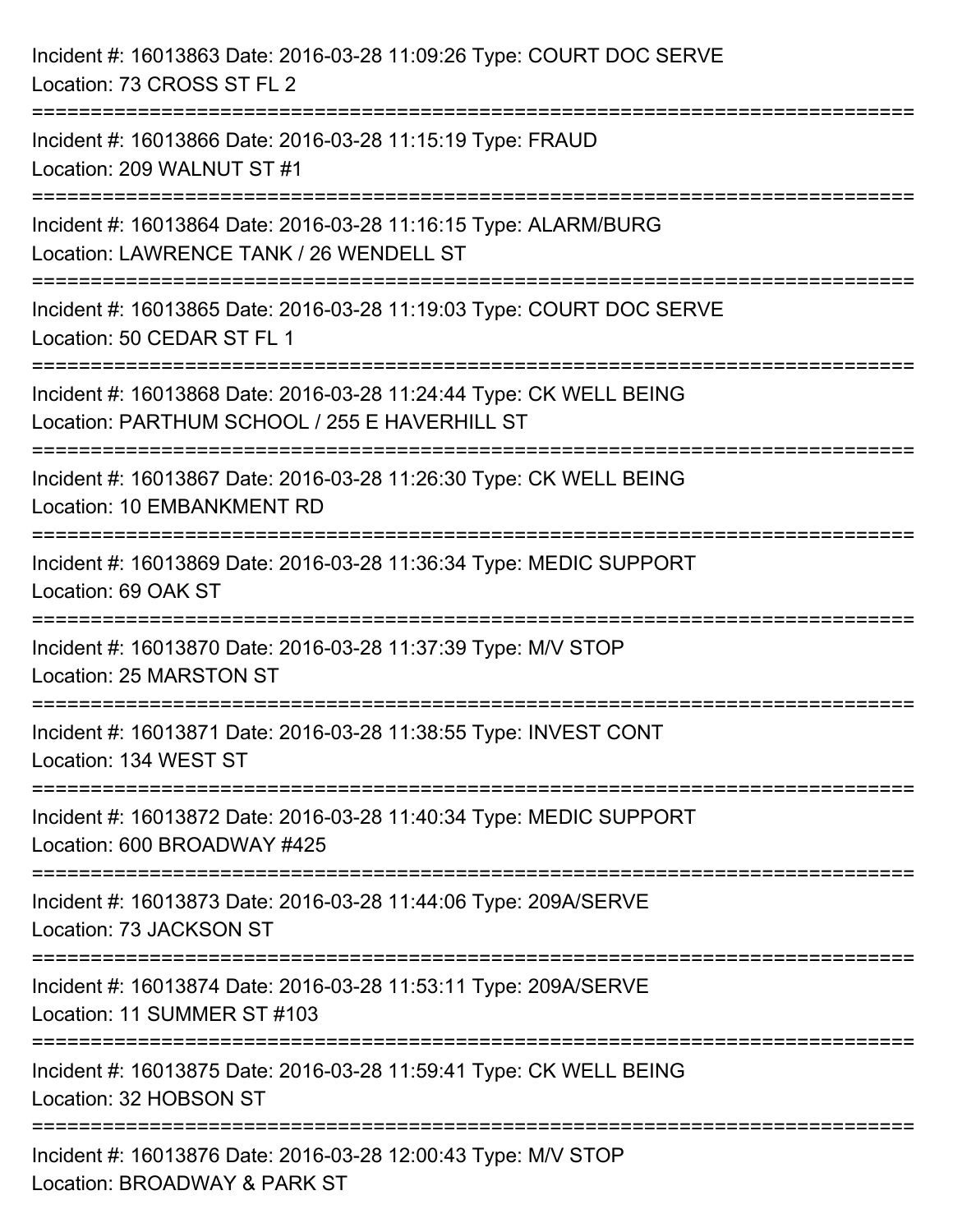| Incident #: 16013878 Date: 2016-03-28 12:10:20 Type: 209A/SERVE<br>Location: 59 SARGENT ST              |
|---------------------------------------------------------------------------------------------------------|
| Incident #: 16013877 Date: 2016-03-28 12:10:22 Type: SUS PERS/MV<br>Location: 41 BERKELEY ST            |
| Incident #: 16013879 Date: 2016-03-28 12:18:36 Type: DOMESTIC/PROG<br>Location: 28 FLORENCE CT          |
| Incident #: 16013880 Date: 2016-03-28 12:22:52 Type: M/V STOP<br>Location: S BROADWAY & SHATTUCK ST     |
| Incident #: 16013881 Date: 2016-03-28 12:26:13 Type: M/V STOP<br>Location: 13 THORNTON AV               |
| Incident #: 16013882 Date: 2016-03-28 12:29:41 Type: M/V STOP<br>Location: 170 EVERETT ST               |
| Incident #: 16013883 Date: 2016-03-28 12:31:24 Type: AUTO ACC/NO PI<br>Location: PARK ST & SPRUCE ST    |
| Incident #: 16013884 Date: 2016-03-28 12:36:30 Type: MEDIC SUPPORT<br>Location: BRUCE ST & THORNDIKE ST |
| Incident #: 16013885 Date: 2016-03-28 12:52:58 Type: SUS PERS/MV<br>Location: WATER ST                  |
| Incident #: 16013886 Date: 2016-03-28 13:04:53 Type: AUTO ACC/NO PI<br>Location: WINTHROP AV            |
| Incident #: 16013887 Date: 2016-03-28 13:14:40 Type: SUS PERS/MV<br>Location: 551 COMMON ST             |
| Incident #: 16013888 Date: 2016-03-28 13:22:48 Type: MEDIC SUPPORT<br>Location: 3 GARFIELD ST #3        |
| Incident #: 16013889 Date: 2016-03-28 13:32:28 Type: 911 HANG UP<br>Location: 453 S BROADWAY FL 2       |
| Incident #: 16013891 Date: 2016-03-28 13:39:39 Type: GENERAL SERV<br>Location: 193 S UNION ST           |

===========================================================================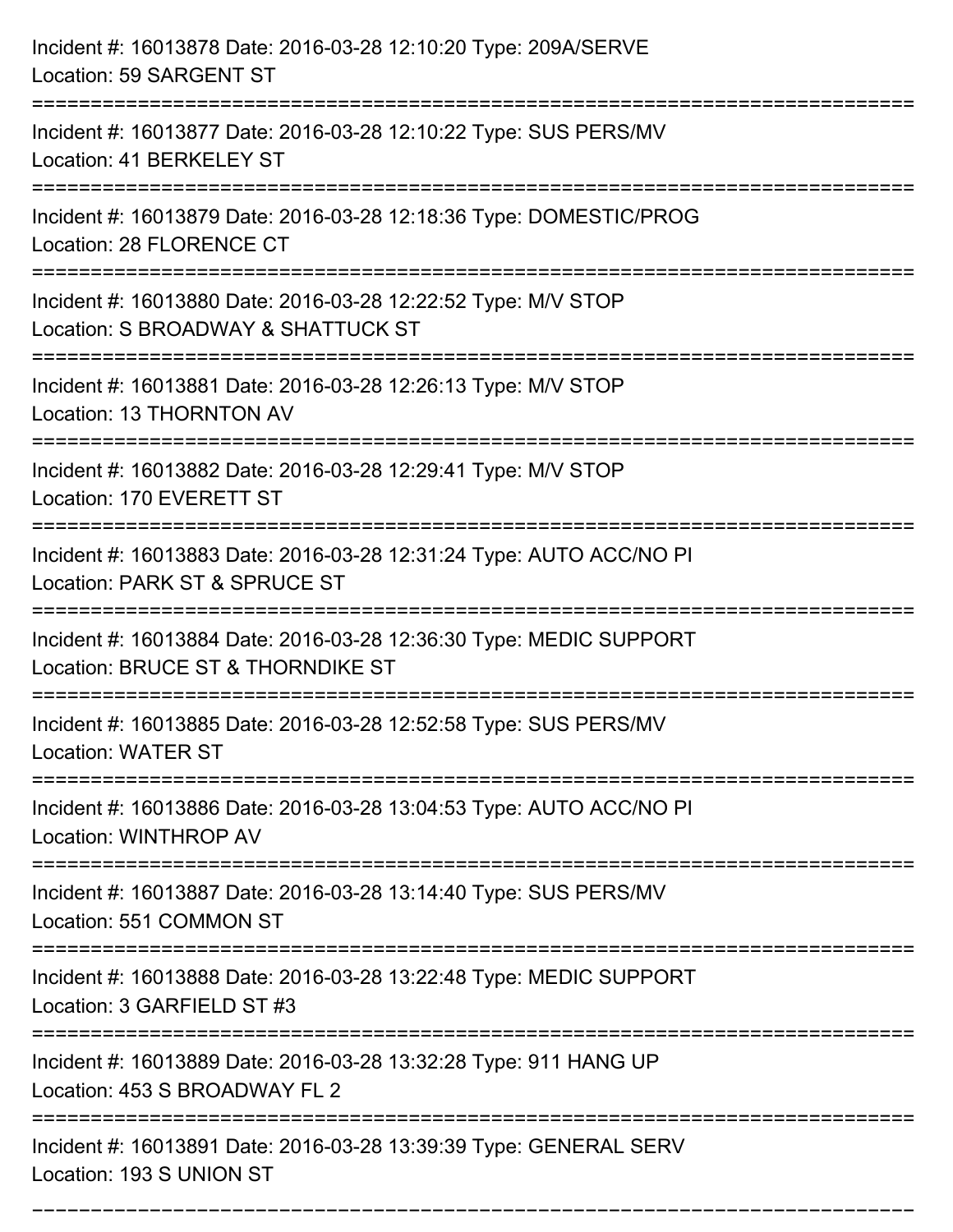| Incident #: 16013890 Date: 2016-03-28 13:43:49 Type: WARRANT SERVE<br>Location: BROADWAY & WATER ST<br>==================             |
|---------------------------------------------------------------------------------------------------------------------------------------|
| Incident #: 16013892 Date: 2016-03-28 13:47:24 Type: MEDIC SUPPORT<br>Location: 6 INMAN ST #2                                         |
| Incident #: 16013893 Date: 2016-03-28 13:54:02 Type: M/V STOP<br>Location: BROADWAY & VALLEY ST<br>:====================              |
| Incident #: 16013895 Date: 2016-03-28 13:55:29 Type: MEDIC SUPPORT<br>Location: 63 PHILLIPS ST #1                                     |
| Incident #: 16013894 Date: 2016-03-28 13:56:59 Type: ANIMAL COMPL<br>Location: 23 LENOX CIR<br>=============================          |
| Incident #: 16013896 Date: 2016-03-28 14:04:08 Type: M/V STOP<br>Location: LOWELL ST & MILTON ST                                      |
| Incident #: 16013897 Date: 2016-03-28 14:09:04 Type: DOMESTIC/PROG<br>Location: 354 MERRIMACK ST                                      |
| Incident #: 16013898 Date: 2016-03-28 14:16:41 Type: M/V STOP<br>Location: BUTLER ST & WARREN ST                                      |
| Incident #: 16013899 Date: 2016-03-28 14:22:22 Type: B&E/PAST<br>Location: 159 S UNION ST                                             |
| Incident #: 16013900 Date: 2016-03-28 14:24:43 Type: SUS PERS/MV<br>Location: 125 TRENTON ST                                          |
| Incident #: 16013901 Date: 2016-03-28 14:31:38 Type: LOUD NOISE<br>Location: 8 WARREN ST                                              |
| Incident #: 16013902 Date: 2016-03-28 14:38:39 Type: M/V STOP<br>Location: ESSEX ST & HAMPSHIRE ST                                    |
| Incident #: 16013903 Date: 2016-03-28 14:50:30 Type: INVESTIGATION<br>Location: VALLEY'S TOWING / 150 MERRIMACK ST                    |
| ===========================<br>Incident #: 16013904 Date: 2016-03-28 14:52:30 Type: AUTO ACC/NO PI<br>Location: FERRY ST & MARSTON ST |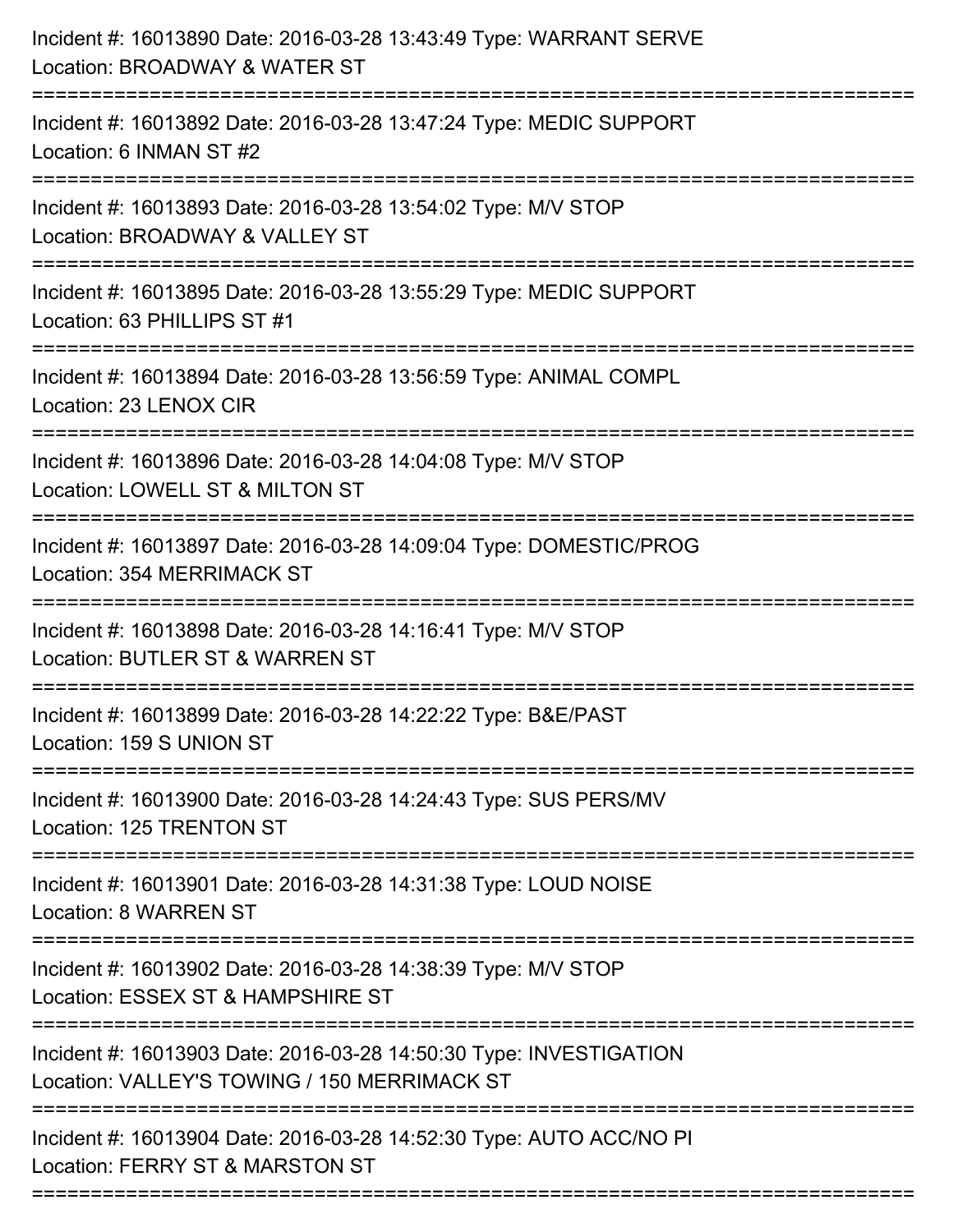| Location: ERVING AV & SARATOGA ST                                                                        |
|----------------------------------------------------------------------------------------------------------|
| Incident #: 16013906 Date: 2016-03-28 14:56:57 Type: GENERAL SERV<br>Location: 26 BUSWELL ST             |
| Incident #: 16013907 Date: 2016-03-28 15:02:17 Type: M/V STOP<br>Location: BRUCE ST & ERVING AV          |
| Incident #: 16013908 Date: 2016-03-28 15:07:08 Type: WARRANT SERVE<br>Location: 73 LYNN ST FL 3          |
| Incident #: 16013909 Date: 2016-03-28 15:13:49 Type: 209A/SERVE<br>Location: 13 BAILEY ST                |
| Incident #: 16013910 Date: 2016-03-28 15:29:27 Type: AUTO ACC/NO PI<br>Location: 87 E HAVERHILL ST       |
| Incident #: 16013911 Date: 2016-03-28 15:31:17 Type: A&B PAST<br>Location: COMMON ST & UNION ST          |
| Incident #: 16013912 Date: 2016-03-28 15:34:47 Type: 209A/SERVE<br><b>Location: 1 BENNINGTON ST</b>      |
| Incident #: 16013913 Date: 2016-03-28 15:35:31 Type: CK WELL BEING<br>Location: BEACON ST & MT VERNON ST |
| Incident #: 16013914 Date: 2016-03-28 15:38:30 Type: AUTO ACC/NO PI<br>Location: WINTHROP AV             |
| Incident #: 16013915 Date: 2016-03-28 15:56:25 Type: MAL DAMAGE<br>Location: 32 WASHINGTON ST            |
| Incident #: 16013916 Date: 2016-03-28 16:10:05 Type: DRUG VIO<br>Location: INMAN ST & S BROADWAY         |
| Incident #: 16013917 Date: 2016-03-28 16:24:06 Type: STOL/MV/PAS<br>Location: 17 ERVING AV               |
| Incident #: 16013918 Date: 2016-03-28 16:29:35 Type: AUTO ACC/PI<br>Location: 70 MARSTON ST              |
|                                                                                                          |

Incident #: 16013919 Date: 2016 03 28 16:47:32 Type: ALARM/BURG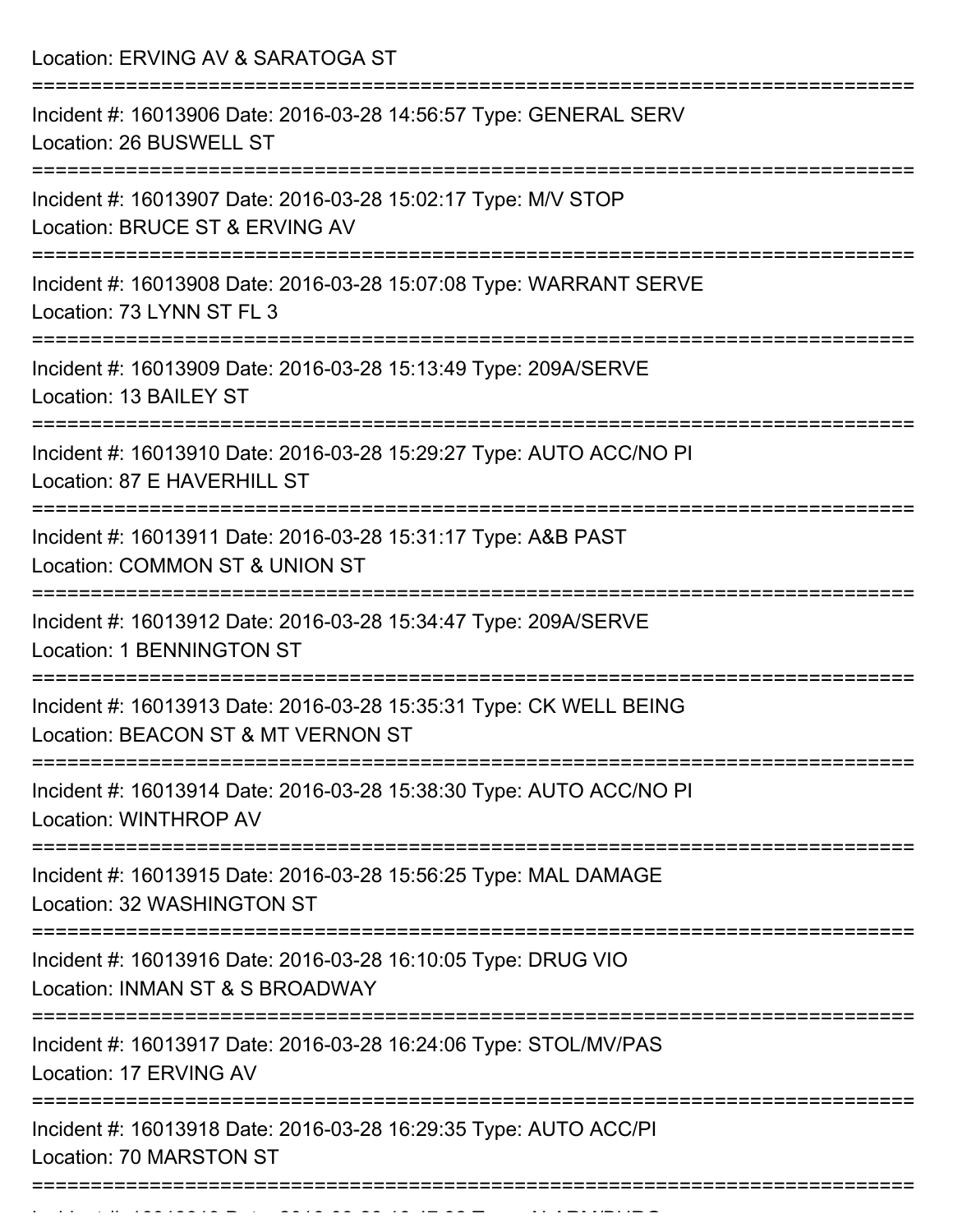Location: 60 ISLAND ST

| Incident #: 16013920 Date: 2016-03-28 16:50:36 Type: LARCENY/PAST<br>Location: 16 LORING ST #B FL 2                        |
|----------------------------------------------------------------------------------------------------------------------------|
| Incident #: 16013921 Date: 2016-03-28 16:57:29 Type: SUS PERS/MV<br>Location: 9 MYRTLE CT                                  |
| Incident #: 16013922 Date: 2016-03-28 17:01:56 Type: SUS PERS/MV<br>Location: 9 MYRTLE CT                                  |
| Incident #: 16013923 Date: 2016-03-28 17:12:58 Type: MEDIC SUPPORT<br>Location: YMCA / 40 LAWRENCE ST                      |
| Incident #: 16013924 Date: 2016-03-28 17:16:17 Type: SUS PERS/MV<br>Location: 142 BAILEY ST                                |
| Incident #: 16013925 Date: 2016-03-28 17:29:44 Type: LARCENY/PAST<br>Location: 353 LOWELL ST FL 2                          |
| Incident #: 16013926 Date: 2016-03-28 17:38:58 Type: SUS PERS/MV<br>Location: 41 DURHAM ST                                 |
| Incident #: 16013927 Date: 2016-03-28 17:44:33 Type: INVEST CONT<br>Location: 217 E HAVERHILL ST                           |
| Incident #: 16013928 Date: 2016-03-28 17:49:15 Type: M/V STOP<br>Location: CAMPO SECO ST & HIGHLAWN AV                     |
| Incident #: 16013929 Date: 2016-03-28 17:51:25 Type: COURT DOC SERVE<br>Location: 34 ALBION ST                             |
| Incident #: 16013930 Date: 2016-03-28 17:53:02 Type: DISTURBANCE<br>Location: SOUTH LAWRENCE EAST SCHOOL / 165 CRAWFORD ST |
| Incident #: 16013931 Date: 2016-03-28 17:56:40 Type: M/V STOP<br>Location: CARVER ST & MERRIMACK ST                        |
| Incident #: 16013932 Date: 2016-03-28 18:07:06 Type: A&B D/W PAST<br>Location: 18 GREENFIELD ST                            |
|                                                                                                                            |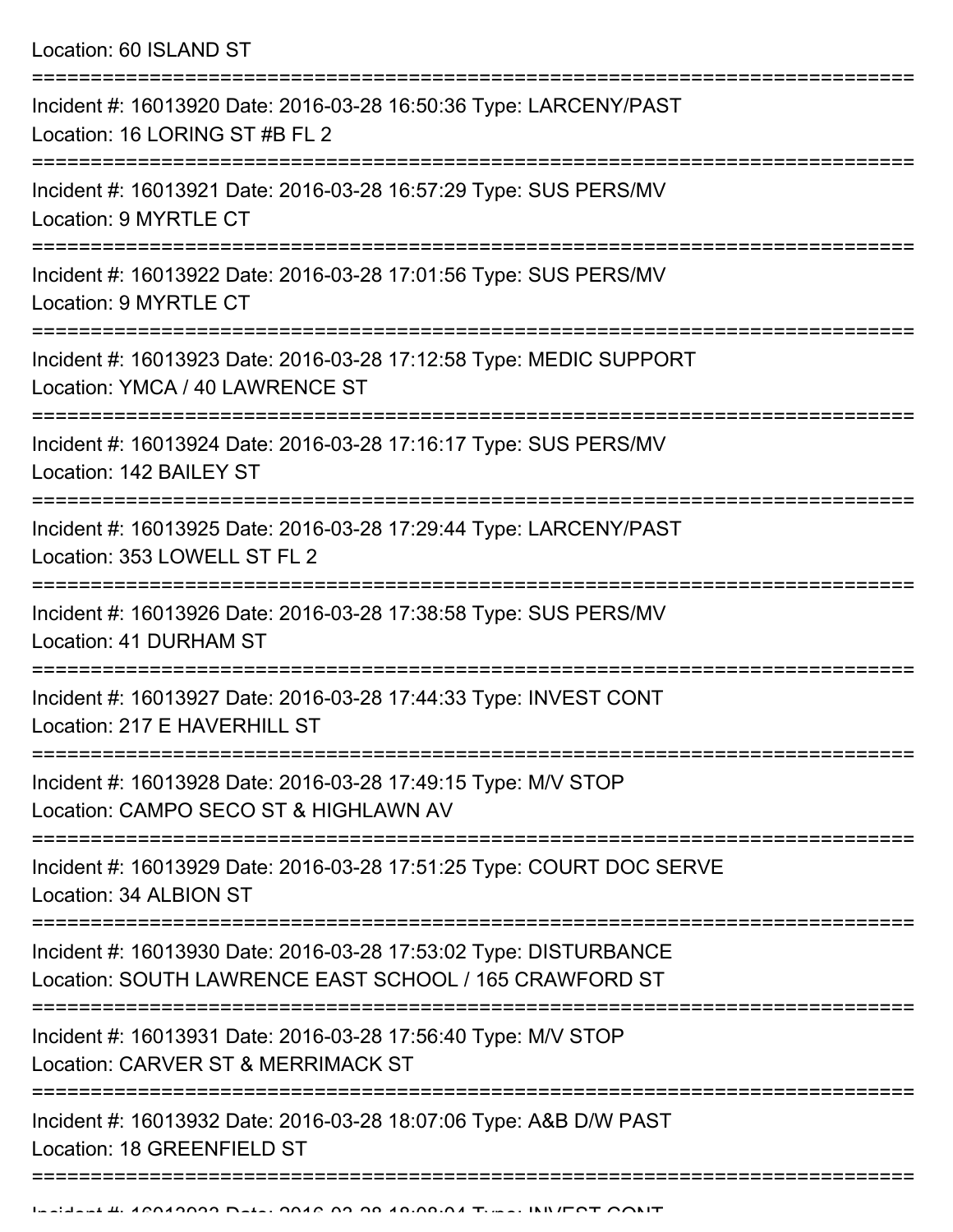Location: 1 GENERAL ST

=========================================================================== Incident #: 16013934 Date: 2016-03-28 18:13:44 Type: NOTIFICATION Location: 490 HAMPSHIRE ST #512 =========================================================================== Incident #: 16013935 Date: 2016-03-28 18:15:47 Type: DRUG VIO Location: 10 DIAMOND ST #23 =========================================================================== Incident #: 16013936 Date: 2016-03-28 18:22:21 Type: LARCENY/PAST Location: HEWITTS PACKAGE STORE, INCORP / 109 LAWRENCE ST =========================================================================== Incident #: 16013937 Date: 2016-03-28 18:30:25 Type: B&E/PAST Location: 90 LOWELL ST =========================================================================== Incident #: 16013938 Date: 2016-03-28 18:58:11 Type: SUS PERS/MV Location: WALGREENS / 220 S BROADWAY =========================================================================== Incident #: 16013939 Date: 2016-03-28 19:19:32 Type: DRUG VIO Location: 14 THORNDIKE ST =========================================================================== Incident #: 16013940 Date: 2016-03-28 19:31:57 Type: SUS PERS/MV Location: 30 HANCOCK ST =========================================================================== Incident #: 16013941 Date: 2016-03-28 20:23:31 Type: DISORDERLY Location: 383 HAVERHILL ST =========================================================================== Incident #: 16013942 Date: 2016-03-28 20:30:59 Type: ALARMS Location: 13 S BROADWAY =========================================================================== Incident #: 16013943 Date: 2016-03-28 20:39:44 Type: HIT & RUN PED Location: 74 SALEM ST =========================================================================== Incident #: 16013944 Date: 2016-03-28 20:47:22 Type: M/V STOP Location: BARKER ST =========================================================================== Incident #: 16013945 Date: 2016-03-28 20:54:32 Type: GENERAL SERV Location: 84 DURSO AV =========================================================================== Incident #: 16013946 Date: 2016-03-28 20:56:59 Type: M/V STOP Location: 205 BROADWAY ===========================================================================

Incident #: 16013947 Date: 2016-03-28 21:06:09 Type: UNWANTEDGUEST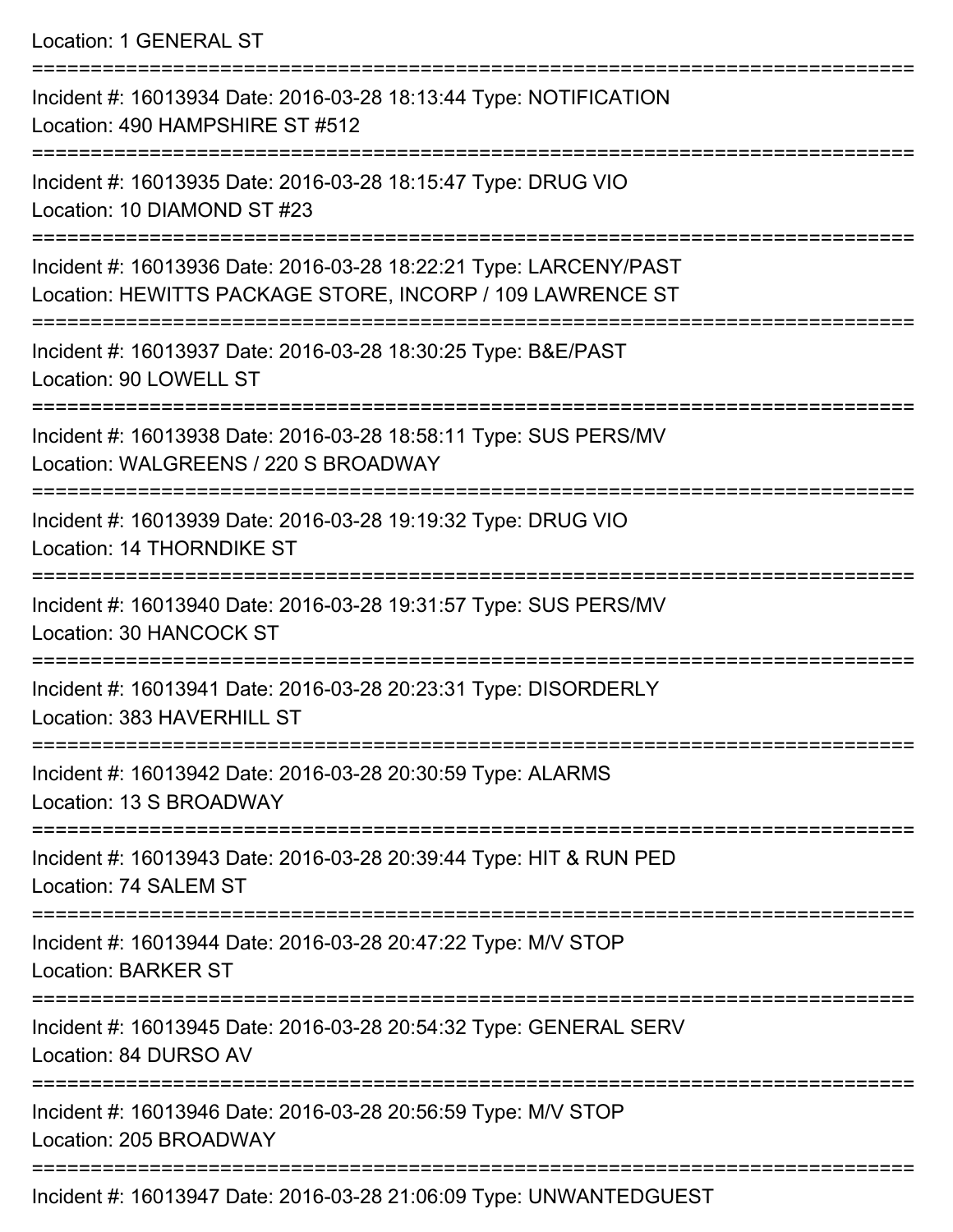| Incident #: 16013948 Date: 2016-03-28 21:19:50 Type: MV/BLOCKING<br>Location: 55 SAUNDERS ST              |
|-----------------------------------------------------------------------------------------------------------|
| Incident #: 16013949 Date: 2016-03-28 21:23:21 Type: LOUD NOISE<br>Location: 364 ANDOVER ST FL 3RD        |
| Incident #: 16013950 Date: 2016-03-28 21:24:48 Type: UNKNOWN PROB<br>Location: 42 LAKE ST                 |
| Incident #: 16013951 Date: 2016-03-28 21:27:48 Type: M/V STOP<br>Location: BROADWAY & LOWELL ST           |
| Incident #: 16013952 Date: 2016-03-28 21:33:24 Type: DISTURBANCE<br>Location: CVS PHARMACY / 266 BROADWAY |
| Incident #: 16013953 Date: 2016-03-28 21:34:02 Type: M/V STOP<br>Location: BROADWAY & COMMON ST           |
| Incident #: 16013954 Date: 2016-03-28 21:53:10 Type: M/V STOP<br><b>Location: BLANCHARD ST</b>            |
| Incident #: 16013955 Date: 2016-03-28 21:57:34 Type: WARRANT SERVE<br>Location: 13 THORNTON ST            |
| Incident #: 16013956 Date: 2016-03-28 21:58:19 Type: M/V STOP<br>Location: 24 TENNEY ST                   |
| Incident #: 16013957 Date: 2016-03-28 22:14:22 Type: M/V STOP<br><b>Location: FALLS BRIDGE</b>            |
| Incident #: 16013958 Date: 2016-03-28 22:21:35 Type: M/V STOP<br>Location: HAMPSHIRE ST & LAWRENCE ST     |
| Incident #: 16013959 Date: 2016-03-28 22:26:06 Type: B&E/PAST<br>Location: 15 CRESTWOOD CIR               |
| Incident #: 16013960 Date: 2016-03-28 22:30:58 Type: M/V STOP<br>Location: APPLETON ST & ESSEX ST         |
| Incident #: 16013961 Date: 2016-03-28 22:38:15 Type: M/V STOP                                             |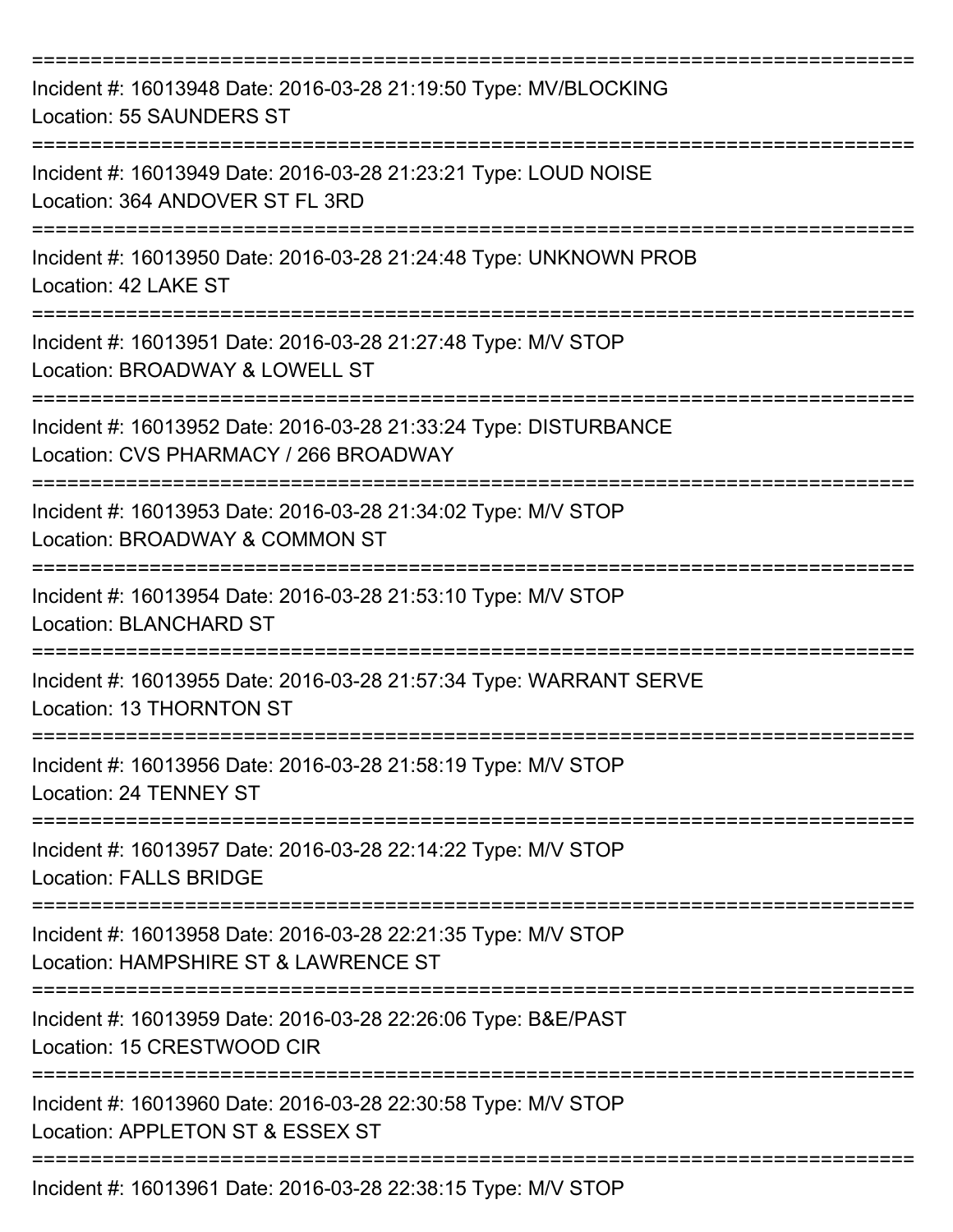| Incident #: 16013962 Date: 2016-03-28 22:43:10 Type: M/V STOP<br><b>Location: 11 LAWRENCE ST</b>     |
|------------------------------------------------------------------------------------------------------|
| Incident #: 16013963 Date: 2016-03-28 22:44:39 Type: M/V STOP<br>Location: COMMON ST & JACKSON ST    |
| Incident #: 16013964 Date: 2016-03-28 22:48:00 Type: M/V STOP<br>Location: FOREST ST & HAVERHILL ST  |
| Incident #: 16013965 Date: 2016-03-28 22:50:04 Type: MEDIC SUPPORT<br>Location: 11 SUMMER ST #N204   |
| Incident #: 16013966 Date: 2016-03-28 22:55:44 Type: M/V STOP<br>Location: AMES ST & YALE ST         |
| Incident #: 16013967 Date: 2016-03-28 23:02:17 Type: ALARMS<br>Location: 134 WEST ST                 |
| Incident #: 16013970 Date: 2016-03-28 23:03:45 Type: MISSING PERS<br>Location: 177 HAVERHILL ST FL 2 |
| Incident #: 16013968 Date: 2016-03-28 23:09:19 Type: M/V STOP<br>Location: 265 AMES ST               |
| Incident #: 16013969 Date: 2016-03-28 23:12:25 Type: ALARMS<br>Location: 436 S UNION ST              |
| Incident #: 16013971 Date: 2016-03-28 23:15:15 Type: M/V STOP<br>Location: 235 BROADWAY              |
| Incident #: 16013972 Date: 2016-03-28 23:18:17 Type: M/V STOP<br>Location: 227 PROSPECT ST           |
| Incident #: 16013973 Date: 2016-03-28 23:20:02 Type: M/V STOP<br>Location: BROADWAY & COMMON ST      |
| Incident #: 16013974 Date: 2016-03-28 23:20:26 Type: ROBBERY UNARM<br>Location: ESSEX ST & MILL ST   |
| Incident #: 16013975 Date: 2016-03-28 23:30:07 Type: M/V STOP                                        |